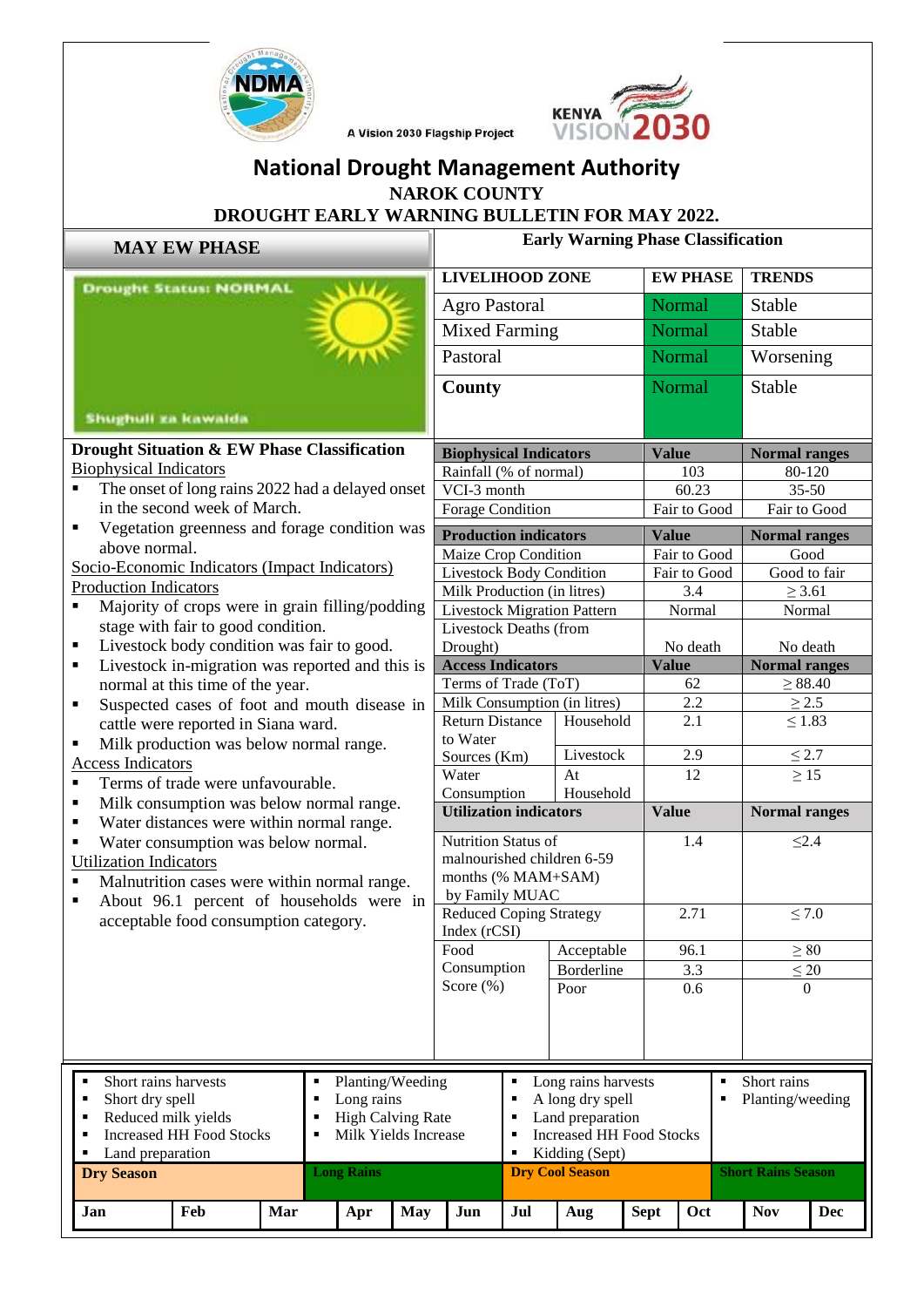# **1.0 CLIMATIC CONDITIONS**

### **1.1 RAINFALL PERFORMANCE**

- The month of May was characterized by fair wetter weather conditions in most parts of the county.
- The March-April-May(MAM) long rains had false delayed in 2nd week of March compared to normal  $2<sup>nd</sup>$  or  $3<sup>rd</sup>$  week of February.
- According to WFP-VAM, CHIRPS/MODIS data, the county recorded an average of 28.8 and 17.4 milimetres of rainfall in the first and second dekad of April compared to 40.3 and 32.2 milimetres normally respectively. This was 103 percent of normal rainfall recorded in May as shown in figure 1.



**Figure 1: Rainfall and NDVI Distribution**

- The Ceasation of the MAM long rains was early contrary to the forcast.
- The May Normalized Difference Vegetation Index (NDVI) was 88 percent of normal NDVI values.

#### **1.2 AMOUNT OF RAINFALL AND SPATIAL DISTRIBUTION**

- Based on Kenya Meteorological Department, depressed rainfall was received over several parts of the county during the month.
- Temporal distribution was poor while spatial distribution was uneven across the livelihood zones.

## **2.0 IMPACTS ON VEGETATION AND WATER**

#### **2.1 VEGETATION CONDITION**

#### **2.1.1 Vegetation Condition Index (VCI)**

- Current county vegetation greenness declined by 10 percent and stood at 3 month VCI of 60.23 in May from 67.25 in previous month. This is an indication of above normal condition of vegetation greenness.
- The current vegetation greenness is slightly above the long term average as shown in figure 2.



**Figure 2: Narok County 3 Month VCI Matrix and Trends**

Narok North, Narok East and Narok sub counties recorded above normal vegetation greeness at a 3 month VCI of 50.72, 57.47 and 61.3 compared to 61.53, 64.32 and 67.34 in Kilgoris, Narok South and Emurua Dikirr sub counties respectively.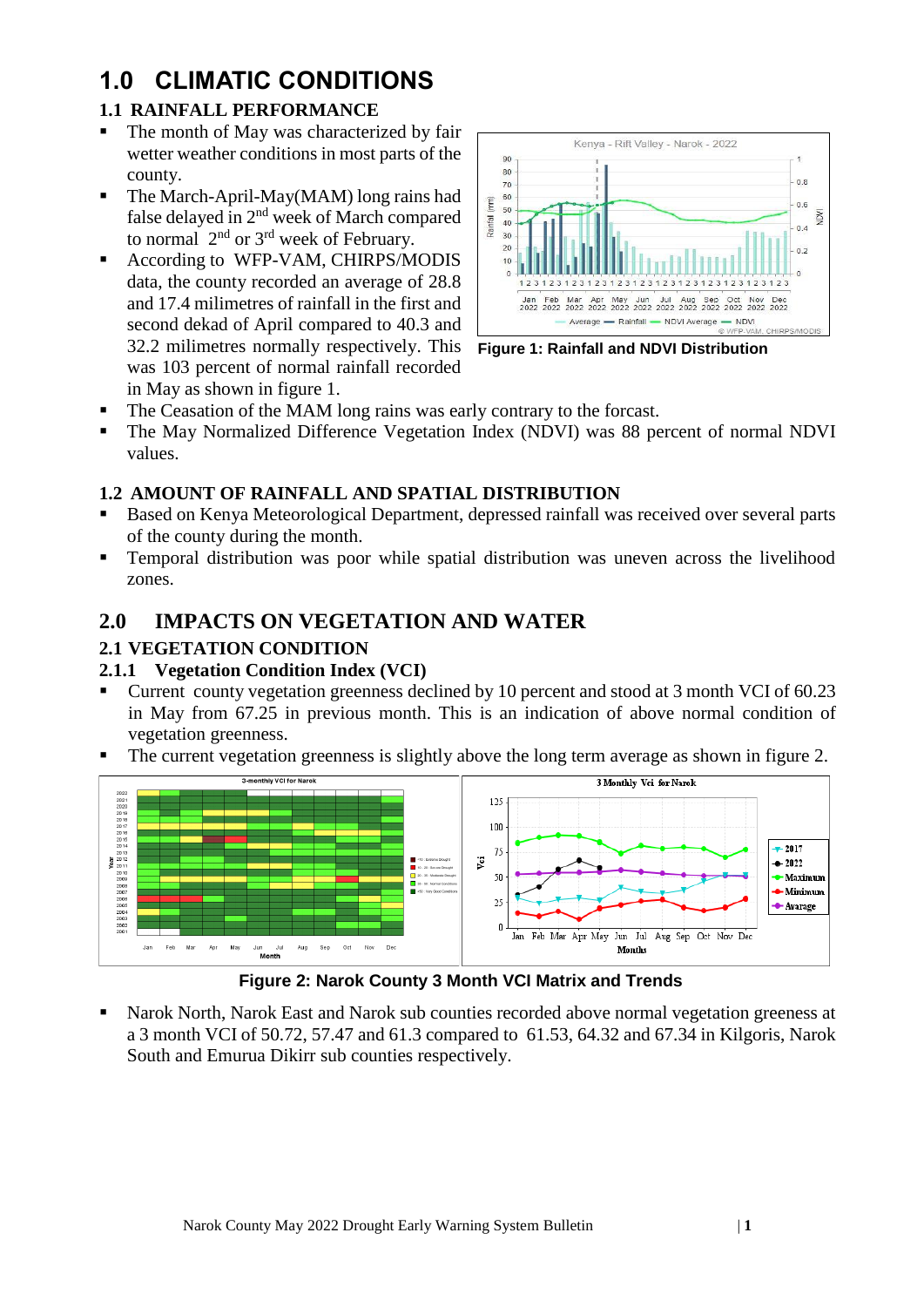#### **2.1.2 Pasture**

- During the month of May pasture condition improved compared to previous month due to wetter condition experienced in previous month.
- Pasture was mainly fair to good across the livelihood zones with an improving trend as shown in figure 3.
- About 84 percent of pasture was fair in both quality and quantity in May compared to 70 percent in previous month. The remaining 16 percent of pasture was good.

**Pasture Condition - Narok County** 100% 90%  $80%$ 70% 60% 50%  $40%$ 30% 20% 10%  $O%$ Jan Feb Mar Apr May Jan Feb Mar Apr May Jan Feb Mar Apr May 2020 2021 2022 Poor Fair Good

**EXECUTE:** Pasture condition was worser than year Figure 3: Narok County Pasture Condition 2020 and 2021 attributed to African army worm invasion, wildlife competing need, livestock disease and near to below normal rains during the month under review

The available pasture is likely to last for 2-3 months compared to 3-4 months normally.

### **2.1.3 Browse**

- In May 2022, browse ranged from good to fair in both quality and quantity (figure 4).
- About 26 percent of browse was regarded as good compared to 30 percent in previous month. The remaining 74 percent of browse was regarded as fair.
- Browse condition was worse than similar period in year 2020 and 2021.
- The available browse is likely to last for 2-3 months compared to 3-4 months normally.



#### **2.2.1 Sources**

- The major water sources for both human and livestock consumption in the month of May were pans and dams, rivers, shallow wells and piped water as shown in figure 5.
- Pans and dams were relied by 31 percent of the households while rivers, shallow wells and piped water were each relied by 22, 15 and nine percent of the households respectively.
- This situation is not normal at this time of the year.



**Figure 4: Narok County Browse Condition**



**Figure 5: Major Water Sources in Kitui County**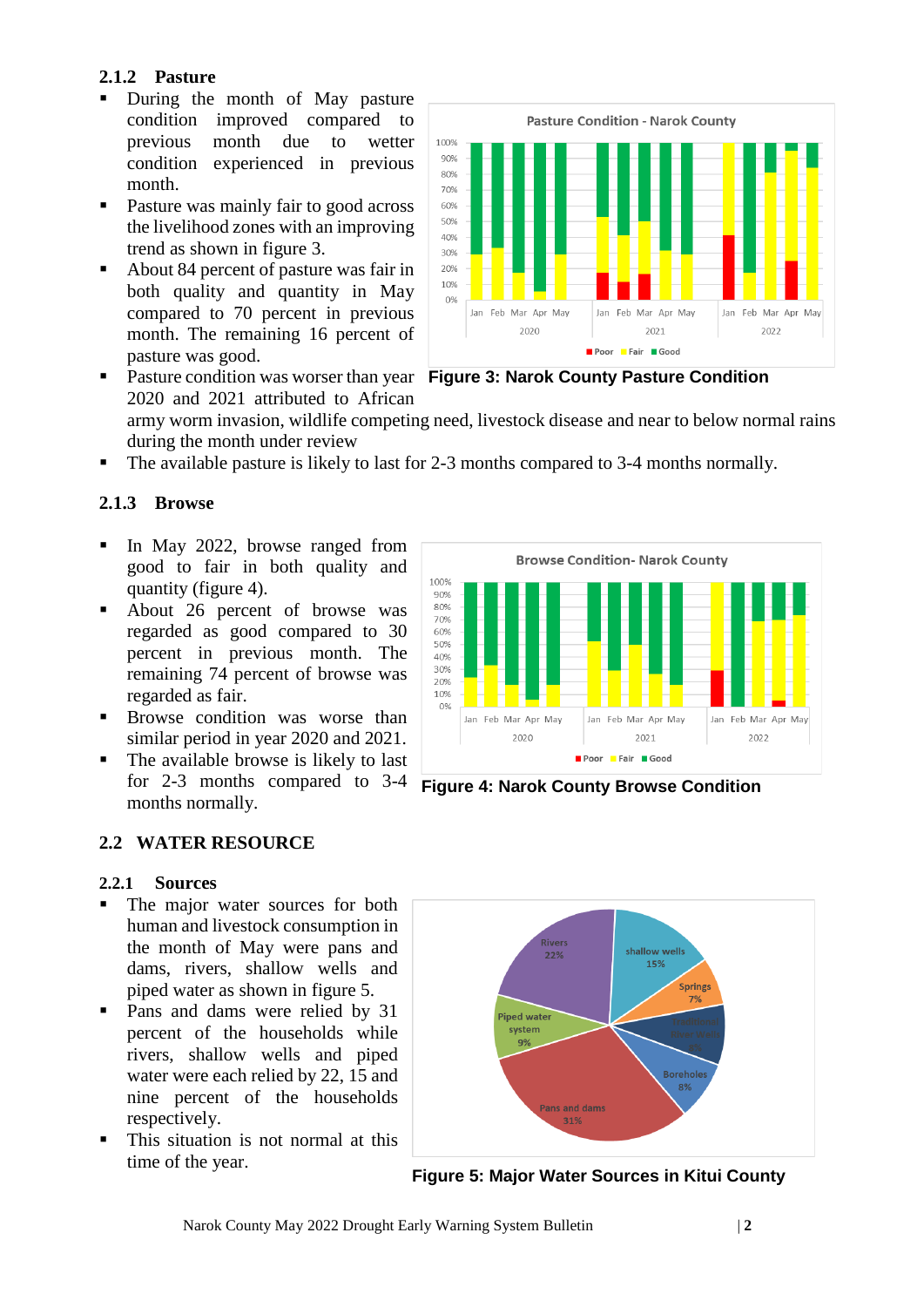- The onset of the 2022 long rains recharged open water sources more than 70 percent of their capacity. However, maximum recharge has been affected by the high siltation and breach embarkments.
- The available open water sources are likely to last 3-4 months normally.

#### **2.2.2 Household Access and Utilization**

- The average return distances from the households to water sources decreased to 2.1km in May from 2.4 in previous month. The reduced distance is attributed to rains received in April and May.
- Households in Pastoral livelihood zone trekked an average of 3.4km compared two km in Agro Pastoral livelihood zone. Mixed Farming trekked the least with about 0.8km.
- The current water distance is 13 percent higher than the long-term mean as shown in figure 6.



**Figure 6: Household Access to Water**

Water consumption per person per day remained stable at 12 litres in May from 11.5 litres in previous month. Moreover, most households are not treating water before consumption.

#### **2.2.3 Livestock Access**

- The average return distances from livestock grazing areas to watering points decrease to 2.9km in May from 3.2km in previous month.
- Livestock in Pastoral livelihood zones trekked a distance of 5.7km compared to 2.3km in Agro Pastoral livelihood zone.
- Livestock watering frequency was daily across the livelihood zones.
- The current average distance from livestock grazing areas to watering long-term mean as shown in figure 7.



points is 7.4 percent higher than the **Figure 7: Distances from Grazing Areas to Water Points**

#### **2.3 Implication of the Above Indicators to Food Security**

▪ Livestock productivity is likely to improve following regeneration of pasture and water conditions.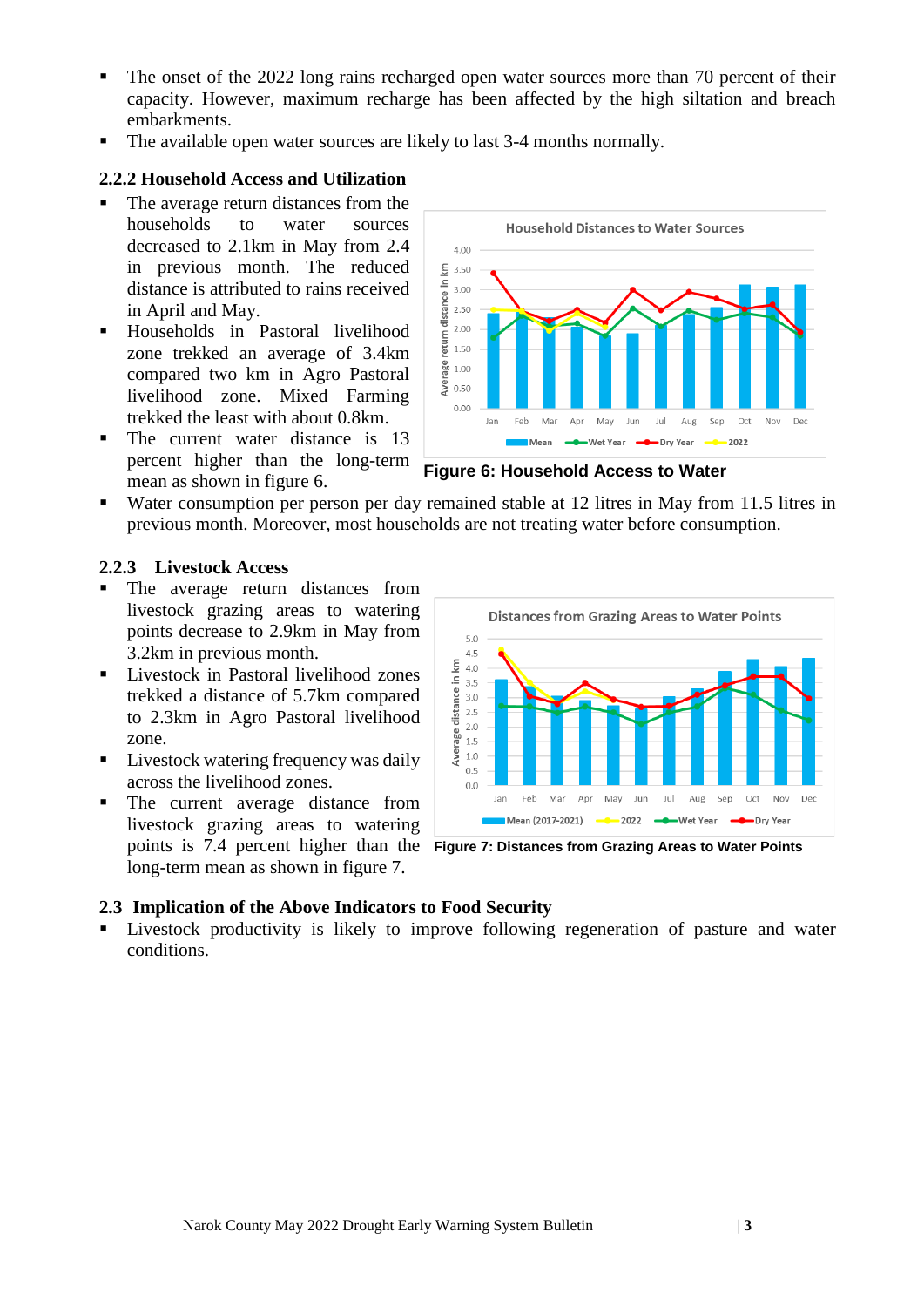## **3.0 PRODUCTION INDICATORS**

## **3.1 LIVESTOCK PRODUCTION**

### **3.1.1 Livestock Body Condition**

- Livestock body condition ranged from good to fair for all species across the livelihood zones depicting an improving trend. The improvement was attributed to improved forage and water availability and accessibility.
- Generally, 21 percent of cattle had good smooth appearance body condition in May compared to 15 percent in previous month.
- The remaining 79 percent of cattle had moderate (neither fat nor thin) and body condition respectively as shown in figure 8.
- The current livestock body condition is worse to that of years 2020 and 2021.





#### **3.1.2 Livestock Diseases**

Suspected cases of foot and mouth disease (FMD) in cattle were reported in Siana ward; Narok West Sub County.

#### **3.1.3 Milk Production**

- The mean milk production per household in a day increased by 6.2 percent to 3.4 litres in May from 3.2 litres in previous month, owed to water availability and improved forage condition in the Mixed farming and agro-pastoral livelihood zones.
- Milk production was higher in Agro Pastoral and Mixed Farming livelihood zones at 5.7 and 5.6 litres respectively compared to 2.9 litres in Pastoral livelihood zone.



The current milk production is six **Figure 9: Milk Production**

## percent lower than the long-term mean as shown in figure 9.

#### **3.2 RAIN-FED CROP PRODUCTION**

#### **3.2.1 Stage and Condition of Food Crops**

- The major crops planted in Agro Pastoral livelihood zone were maize, beans and maize while maize, beans, Irish potatoes and wheat were major crops planted in Mixed Farming livelihood zone.
- Area planted is lower than the long-term average due to cost of inputs and delayed long rains.
- Majority of crops (maize and beans) filling and podding stages and are in good to fair condition. However, African army worm has been a major threat which affected crops in lower side of Mulot Ward, Narok West Sub County has led to fairer crops condition

Narok County May 2022 Drought Early Warning System Bulletin | **4**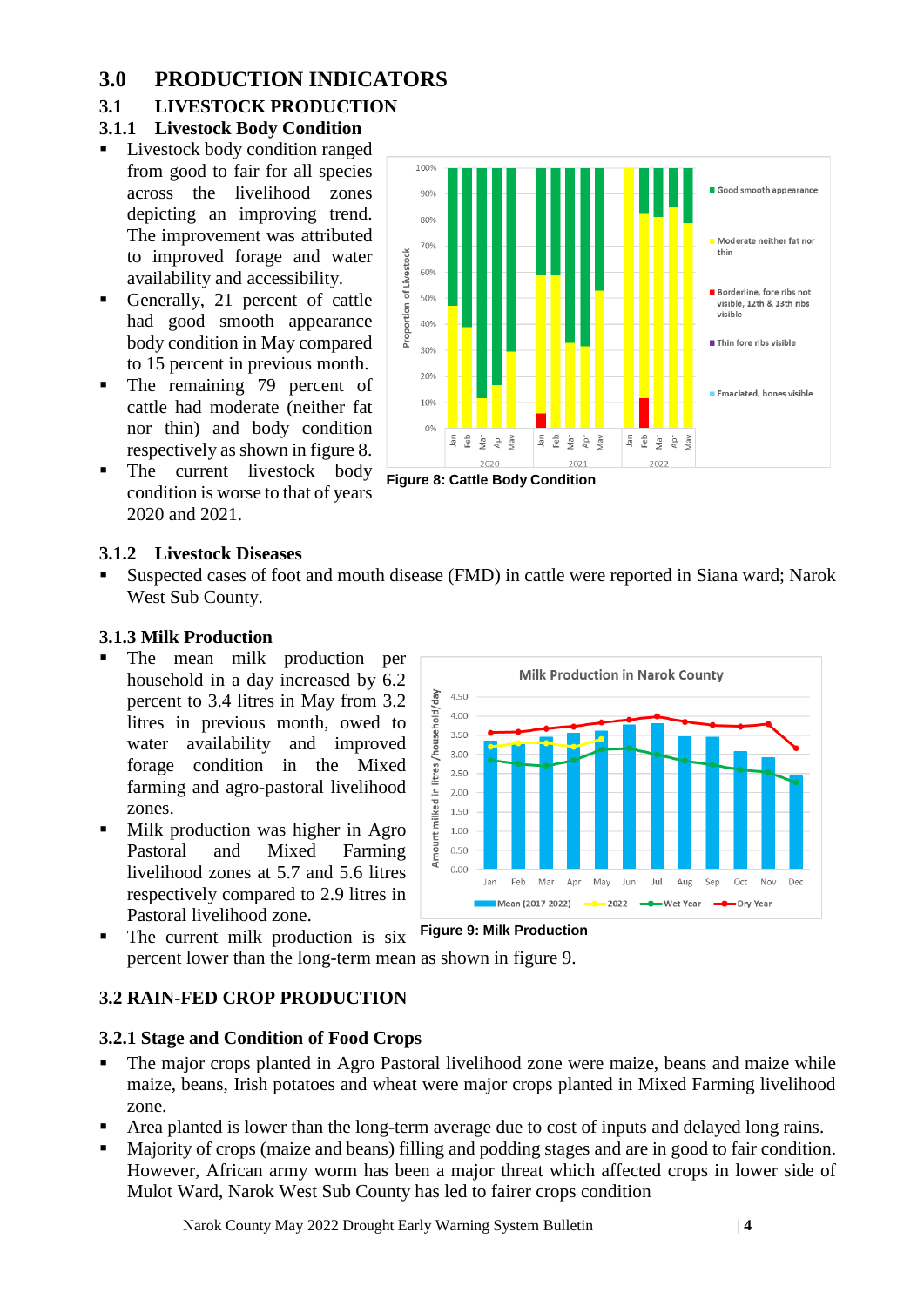- Farmers who planted on time, 40 percent of them are harvesting and are likely to harvest the rest of the crops if the condition remains favourable.
- In addition to rain-fed cropping, farmers in irrigation schemes (Mosiro and Naroosura), along seasonal rivers and private owned farms with boreholes are growing tomatoes, onions, maize and cabbages.

#### **3.3 Implication of the Above Indicators to Food Security**

Improved livestock productivity is likely to affect positively on household purchasing power and access to diversified foods.

## **4.0 MARKET PERFORMANCE 4.1 LIVESTOCK MARKETING**

#### **4.1.1 Cattle Prices**

- The average market price for cattle remained decreased by ten percent and stood at Ksh.18,996 in May from Ksh.21,000 in previous month.
- Cattle prices were higher in Mixed Farming livelihood zone at Ksh.21,333 compared to Ksh.16,000 in Agro Pastoral livelihood zone.
- The current market price of cattle is eight percent lower than the long-term mean and year 2021 as shown in figure





10. This is due to livestock diseases and preference to cereals.

#### **4.1.2 Small Ruminants Prices (Goat Price)**

- The average market price of a goat increased marginally by three percent and stood at Ksh.4,007 in May from Ksh.3,910 in previous month.
- Agro Pastoral and Mixed Farming livelihood zone recorded a higher price of Ksh.5,000 compared to Ksh.3,744 in Pastoral livelihood zone.
- The current market price of a goat is six percent lower than the long-



#### **Figure 11: Goat Prices**

term mean and year 2021 as shown in figure 11 and this is due to increased demand of the commodity in the market and improved body condition.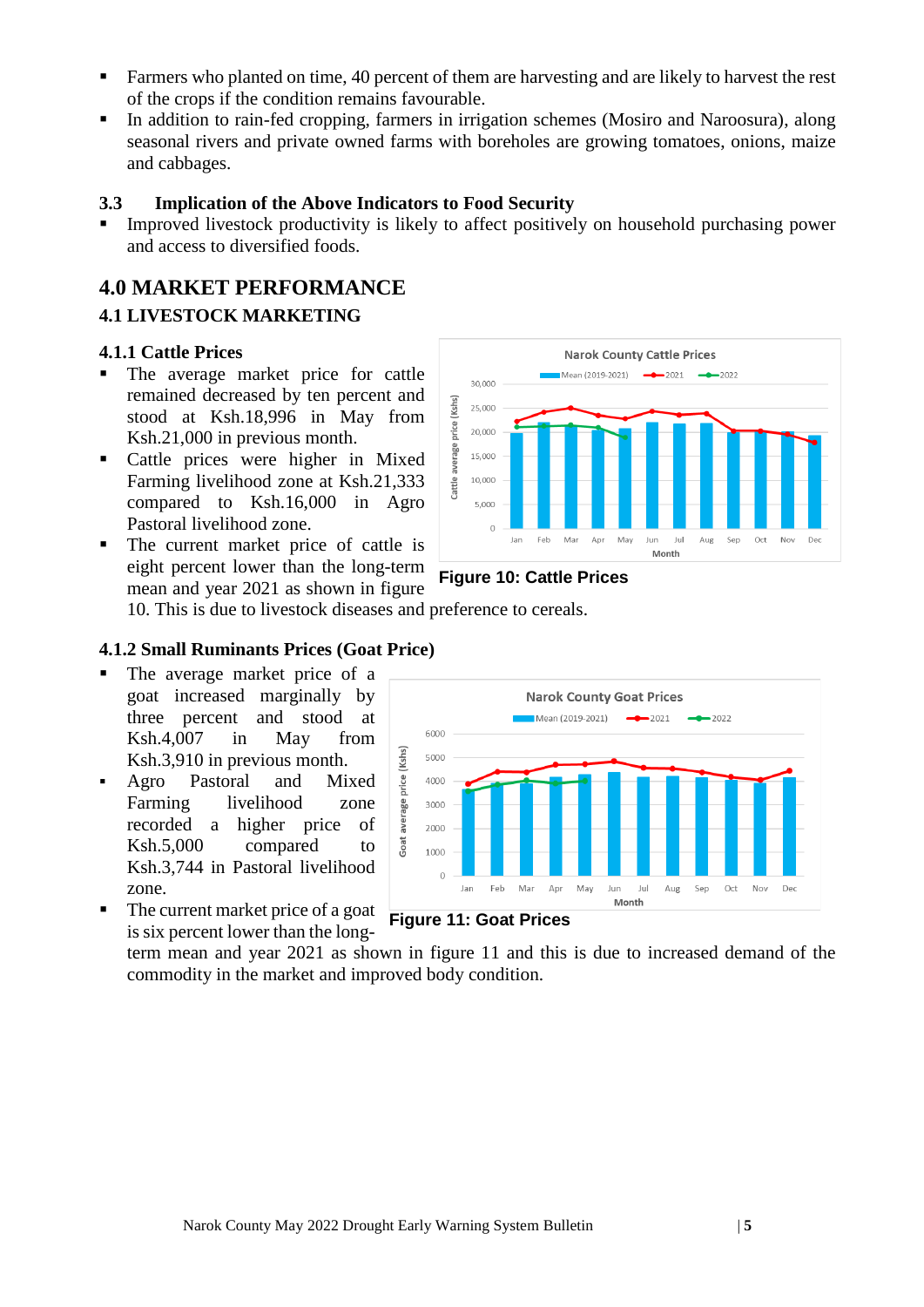#### **4.2 CROP PRICES**

#### **4.2.1 Maize**

- The average market price of maize per kilogram rose by 16 percent and stood at Ksh.64 in May from Ksh.56 in previous month.
- Maize prices ranged at 65-75 shillings across the livelihood zones attributed increased cost of production and transport to markets.
- The current market price of maize is 31 percent higher than the longterm mean as shown in figure 12. This is mainly due to reliance on the markets by pastoralist for the **Figure 12: Maize Prices** commodity.



#### **4.2.2 Beans**

- The average market price of beans per kilogram decreased by nine percent and stood at Ksh.97 in May from Ksh.106 in previous month. This was mainly attributed to harvests of beans during the month under review.
- Beans price was higher in Pastoral livelihood zone at Ksh.107 compared to Ksh.83 in Mixed Farming livelihood zone.
- The current beans price is nine percent lower than the long-term mean as shown in figure 13.

#### **4.3 Livestock Price Ratio/Terms of Trade**

- Terms of trade declined by 12 percent and stood at 62 in May from 70 in previous month. This implies that, households were able to purchase 62 kilograms of maize from exchange of a goat in May compared to 70 kilograms in previous month.
- Terms of trade was higher in Mixed Farming livelihood zone at 83 compared to 55 in Pastoral livelihood zone.
- The current terms of trade is 30 percent lower than the long-term mean as shown in figure 14.







**Figure 14: Terms of Trade**

#### **4.4 Implication of the Above Indicators to Food Security**

Household purchasing power is likely to deteriorate further following high staple food prices, which will impact negatively on food consumption patterns and nutrition status.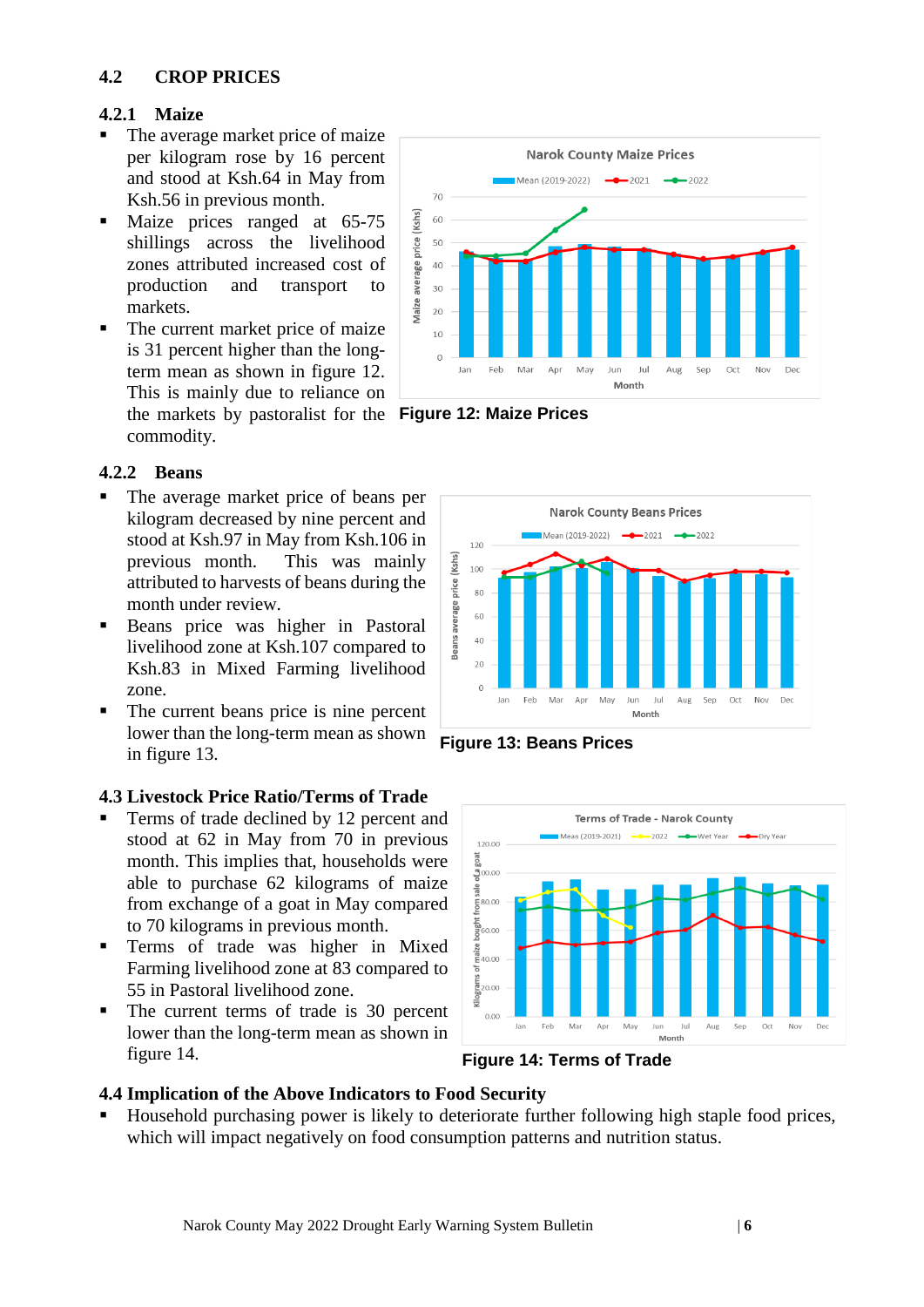## **5.0 FOOD CONSUMPTION AND NUTRITION STATUS**

#### **5.1 MILK CONSUMPTION**

- The average daily milk consumption per household decreased by four percent and stood at 2.2 litres in May from 2.3 litres recorded in previous month.
- There was no major variation across the livelihood zones.
- The current milk consumption is 12 and 11 percent lower than the long-term average and wetter year respectively. However, milk consumption was above drier year by 34 percent as shown in figure 15.



**Figure 15: Milk Consumption**

#### **5.2 FOOD CONSUMPTION SCORE**

- The proportion of households in acceptable food consumption group increased to 96.1 percent in May from 93.3 percent in previous month. The remaining 3.3 and 0.6 percent of households were in borderline and poor food consumption category respectively.
- Mixed Farming and Agro Pastoral livelihood zones had the highest number of households in acceptable food consumption category at 100 percent compared to 92.2 percent in Pastoral livelihood zone.



**Figure 16: Food Consumption Score (FCS)**

- Households in Narok East Sub County had 4.3 and 20 percent in poor and borderline food consumption categories respectively.
- Households with acceptable food consumption score were lower in May 2022 at 96.1 percent compared to 98.2 and 97.2 percent in similar period in year 2021 and 2020 respectively as shown in figure 16. This was due to reduced household purchasing power and increased of food prices.
- On average, households consumed cereals, sugars and milk six days per week; oils five days per week; vegetables four days per week; pulses three days per week; meat, eggs or fish, and fruits twice per week as shown in table 1.

|               | <b>Cereals</b> | <b>Pulses</b> | <b>Vegetables</b> | Meat, Eggs or Fish | <b>Milk</b> | Oil | <b>Sugars</b> | <b>Fruits</b> |
|---------------|----------------|---------------|-------------------|--------------------|-------------|-----|---------------|---------------|
| County        |                |               |                   |                    |             |     |               |               |
| Agro Pastoral |                |               |                   |                    |             |     |               |               |
| Mixed Farming |                |               |                   |                    |             |     |               |               |
| Pastoral      |                |               |                   |                    |             |     |               |               |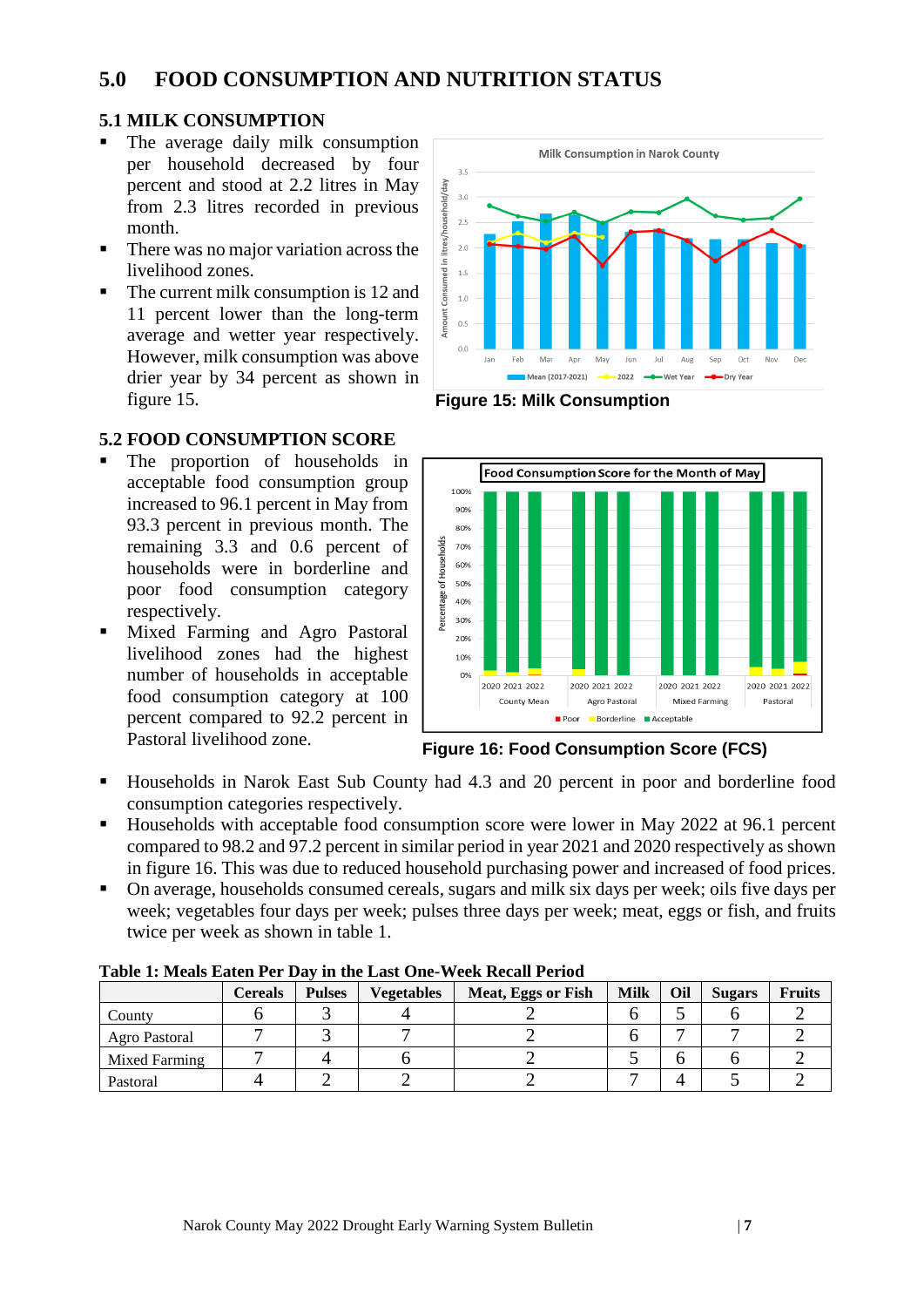#### **5.3 HEALTH AND NUTRITION STATUS**

#### **5.3.1 Nutrition Status**

- The proportion of children 6 -59 months who were malnourished reduced to 1.4 percent in May from 1.9 percent in previous month. This was attributed to acceptable food consumption score; ongoing crop harvests and fairer milk consumption.
- The Pastoral livelihood zone recorded the highest proportion of children who were who were severely and moderately malnourished at 3.3 percent of child being malnourished. There was proportion increase in Pastoral livelihood zone from **Figure 17: Children at Risk of Malnutrition** 2.9 percent in previous month.



The current level of children who are malnourished is below normal as shown in figure17.

#### **5.3.2 Health**

The proportion of children suspected to have fever with chills like malaria, diarrhoea and fever with breathing difficulties cases stood at 7.9, 0.78 and 0.16 percent in May compared to 8.9, 0.6 and zero percent in previous month respectively.

#### **5.4 COPING STRATEGIES**

- The mean of reduced coping strategy index (rCSI) remained stable at 2.71 in May when compared to the previous month.
- Households in Pastoral livelihood zone had a high rCSI of 5.3 compared to 0.2 in Agro Pastoral livelihood zone.
- Reliance on less preferred or less expensive food, reduced portion size of meals, reduced quantity of food for children to eat, reduced number of meals eaten per day were the most



**Figure 18: Reduced Coping Strategy Index (rCSI)**

frequent coping mechanisms adopted across the livelihood zones.

The current rCSI is 38 percent lower than the long-term mean as shown in figure 18.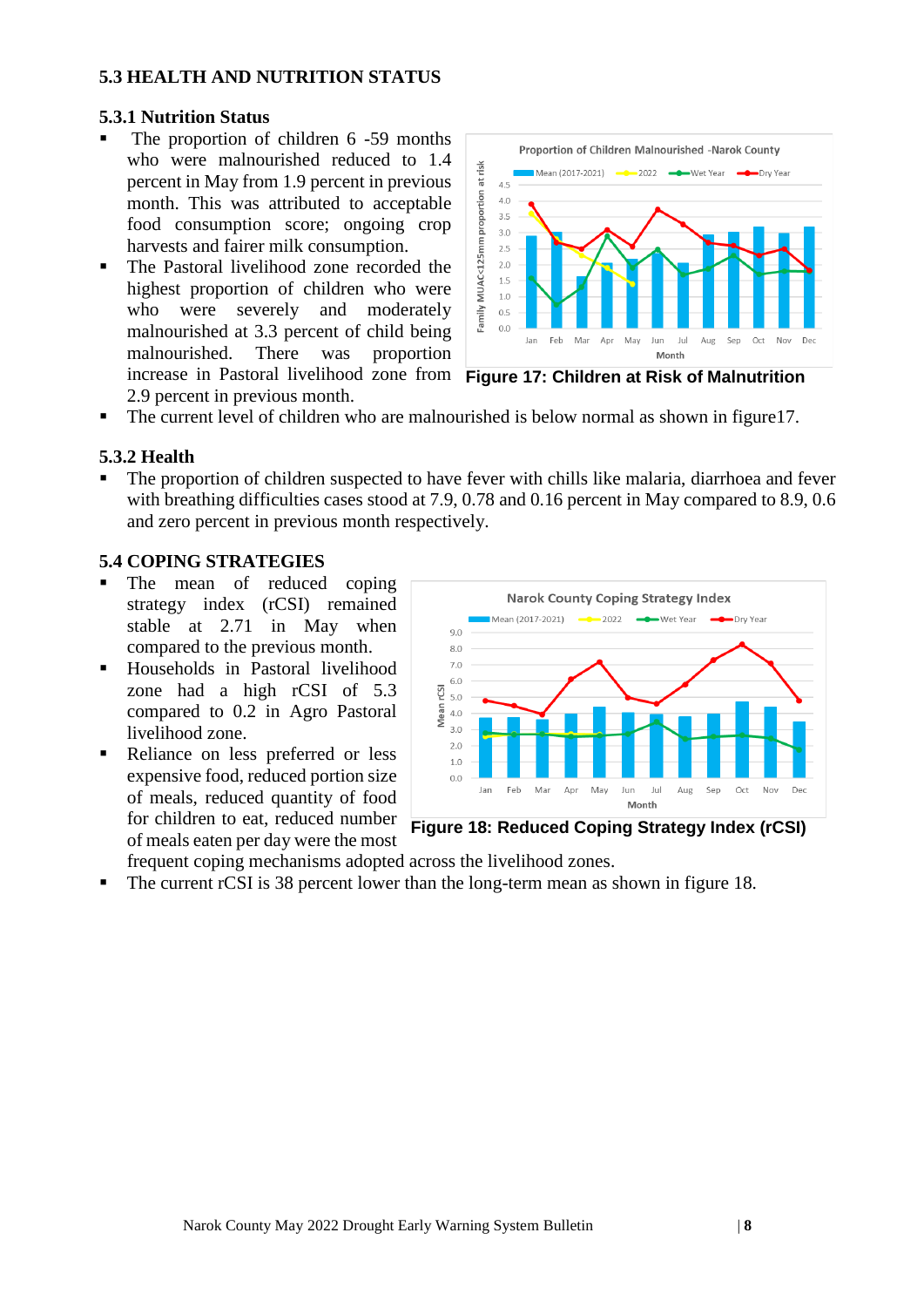## **6.0 CURRENT INTERVENTION MEASURES**

#### **6.1 NON-FOOD INTERVENTIONS**

| <b>SECTOR</b> | <b>INTERVENTION</b>   | <b>TARGET</b>            | <b>COST</b>    | <b>ACTOR</b> /      |
|---------------|-----------------------|--------------------------|----------------|---------------------|
|               |                       | <b>BENEFICIARIES</b>     | (Ksh.)         | <b>ORGANIZATION</b> |
|               |                       |                          | in             |                     |
|               |                       |                          | <b>Million</b> |                     |
| Cross         | Development of agro-  | All the livelihood zones | 0.3            | Kenya               |
| cutting       | advisories<br>weather |                          |                | Meteorological      |
|               | Through PSP           |                          |                | Department,         |
|               |                       |                          |                | <b>NDMA</b><br>and  |
|               |                       |                          |                | partners            |

#### **6.2 FOOD INTERVENTIONS**

Therapeutic integrated management of acute malnutrition for the under-fives, pregnant and lactating mothers [supplementary feeding program (SFP)], outpatient therapeutic program (OTP) and stabilization centres by Ministry of Health supported by several partners.

### **7.0 EMERGING ISSUES**

#### **7.1 Insecurity/Conflict/Human Displacement**

■ No abnormal, human displacement due to drought were reported in the county.

#### **7.2 Migration**

■ Migration of herders with their livestock in search of water and pasture toward buffer zones and result into human wildlife conflicts.

#### **7.3 FOOD SECURITY PROGNOSIS**

- Based on Kenya Meteorological Department Weather Outlook for June-July-August 2022 season issued on  $27<sup>th</sup>$  May 2022, Occasional showers and thunderstorms are expected to continue throughout the season. The expected total rainfall amounts are likely to be slightly higher than the long-term average amounts (slightly wetter than usual) for the season. The distribution both in time and space is expected to be fairly good. Both crop and livestock productivity are likely to stabilize leading to improved food consumption patterns and dietary diversity at household level.
- The cultivated area for crops is likely to be near and above average due to anticipated slightly higher than the long-term average amounts of rains (slightly wetter than usual) for the season income from crop sales might improve the terms of trade. However, the terms of trade improvement are expected to be short-lived owed to current high food prices.
- The prices of staple food commodities are likely to remain higher than the long-term average until the next harvest season in July 2022.
- Household food consumption patterns and nutrition status are likely to worsen following declining terms of trade, high food prices and reduced livestock productivity.